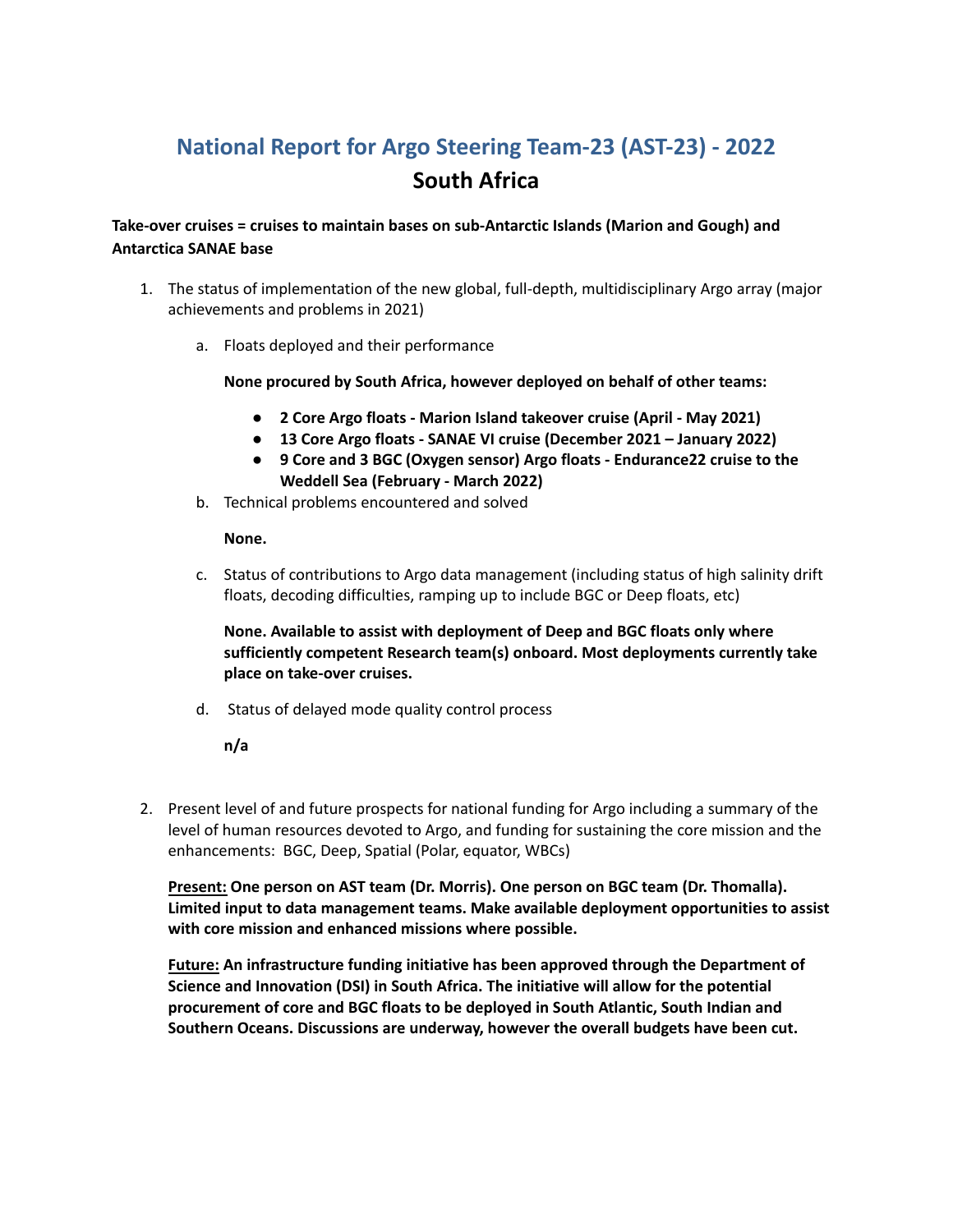3. Summary of deployment plans (level of commitment, areas of float deployment, Argo missions and extensions) and other commitments to Argo (data management) for the upcoming year and beyond where possible.

## **Take-over cruises 2022/2023:**

**● Marion Island cruise: April / May 2022. Transect goes from Cape Town to Marion Island and returns directly to Cape Town again. Floats confirmed:**

**2 Core Argo floats from UK MetOffice**

**6-8 Core Argo floats from WHOI**

**4-5 BGC Argo floats from University of Washington**

**● Gough Island cruise: September 2022. Transect goes from Cape Town to Tristan da Cunha, then on to Gough Island. The vessel returns via the same route. Potential floats:**

**6-8 Core Argo floats from WHOI**

**● SANAE IV cruise: December 2022 – February 2023. Transect goes from Cape Town along the GoodHope Line to Antarctica.**

**6-12 Core Argo floats from WHOI**

**Research cruises 2022/2023 (some are still COVID-19 dependent):**

**● Resilience Cruise: April / May 2022. The French research vessel** *Marion Dufresne* **is undertaking research within the Mozambique Channel. Floats confirmed:**

**2 BGC Argo floats (with oxygen) from Euro-Argo**

- **● SEAmester cruise (potential): July 2022. Vessel will transect from Cape Town to just north of Port Elizabeth and undertake a CTD transect across the Agulhas Current. Thereafter returning to Cape Town.**
- **● Winter research cruise (potential): July / August 2022. Call for research to be confirmed. But work envisaged for Southern Ocean / Marion Island. Vessel will transect from and back to Cape Town.**
- **● SAMBA mooring cruise: September / October 2022. Vessel will transect from Cape Town directly westwards into the South Atlantic to service moorings.**
- 4. Summary of national research and operational uses of Argo data as well as contributions to Argo Regional Centers. Please also include any links to national program Argo web pages to update links on the AST and AIC websites.

#### **Environmental education purposes:**

**1) Adopt-a-Float. This was a massive undertaking for the Endurance22 project and got a lot of support from schools in South Africa, Namibia and the US.**